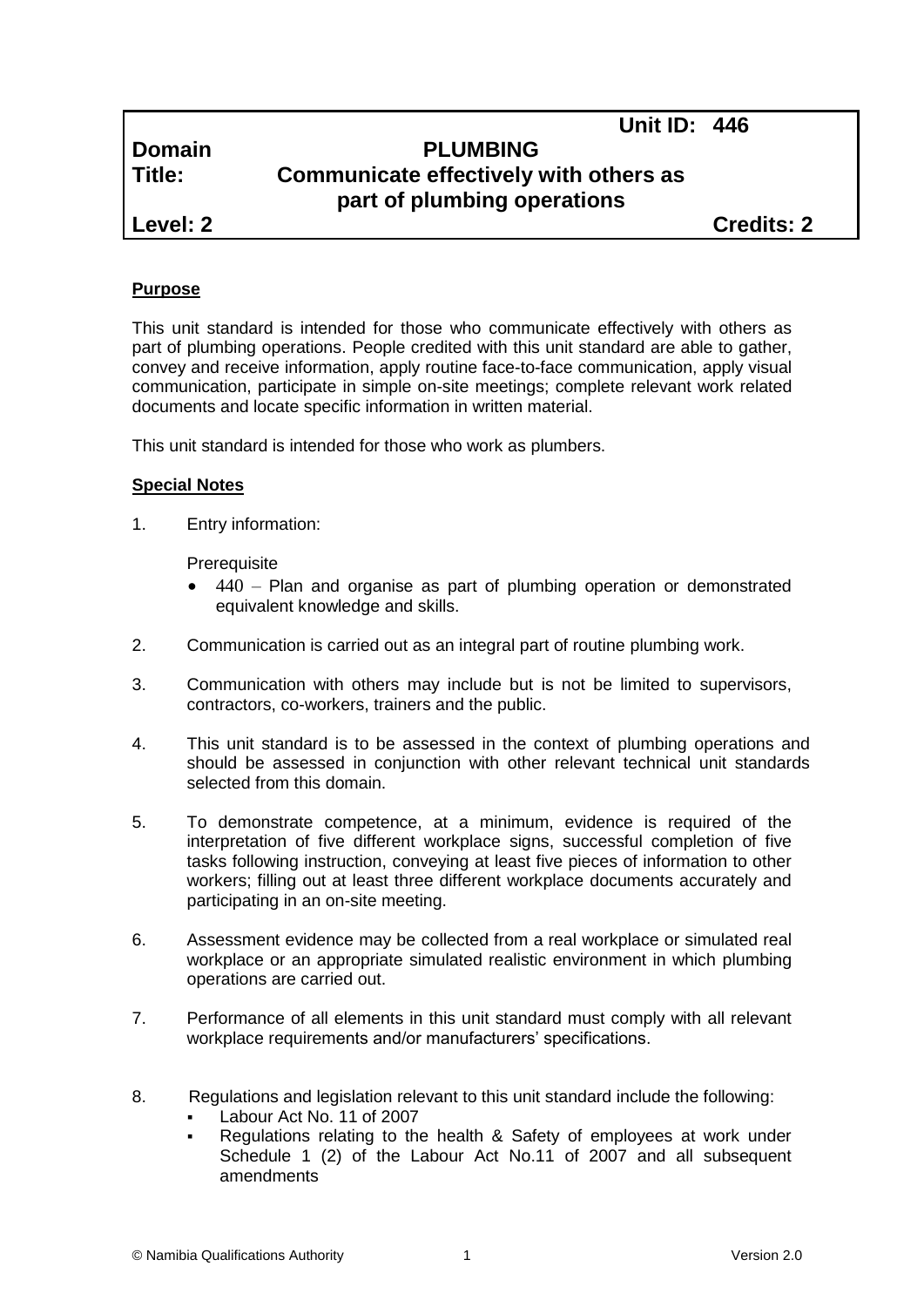## **Quality Assurance Requirements**

This unit standard and others within this subfield may be awarded by institutions which meet the accreditation requirements set by the Namibia Qualifications Authority and the Namibia Training Authority and which comply with the national assessment and moderation requirements. Details of specific accreditation requirements and the national assessment arrangements are available from the Namibia Qualifications Authority and the Namibia Training Authority on [www.nta.com.na.](http://www.nta.com.na/)

## **Elements and Performance Criteria**

## **Element 1: Gather, convey and receive information**

## **Range**

Communication modes are to include active listening, group interaction, questioning, verbal, written, meetings and interpreting signage.

Communication transfer is to include the use of telephones (including mobile) and written communications may include e-mail, facsimile, internet, two-way radios.

Interpretation of signage is to include site safety signs, directional signs, traffic signs, facility or location signs and hazard signs.

#### **Performance Criteria**

- 1.1 Verbal and written instructions are gathered, received and responded to with correct actions.
- 1.2 Instructions are conveyed accurately.
- 1.3 Work signage is responded to with correct action.
- 1.4 Information is conveyed in simple English and received of the message is confirmed.
- 1.5 Questions are used to gain additional information and to clarify understanding.

## **Element 2: Apply routine face-to-face communication**

#### **Performance Criteria**

- 2.1 Routine instructions and messages are received and followed.
- 2.2 Workplace procedures are carried out according to workplace requirements.
- 2.3 Information from a range of sources is accessed and interpreted.
- 2.4 Information is selected and sequenced.
- 2.5 Verbal and written reporting is completed where required.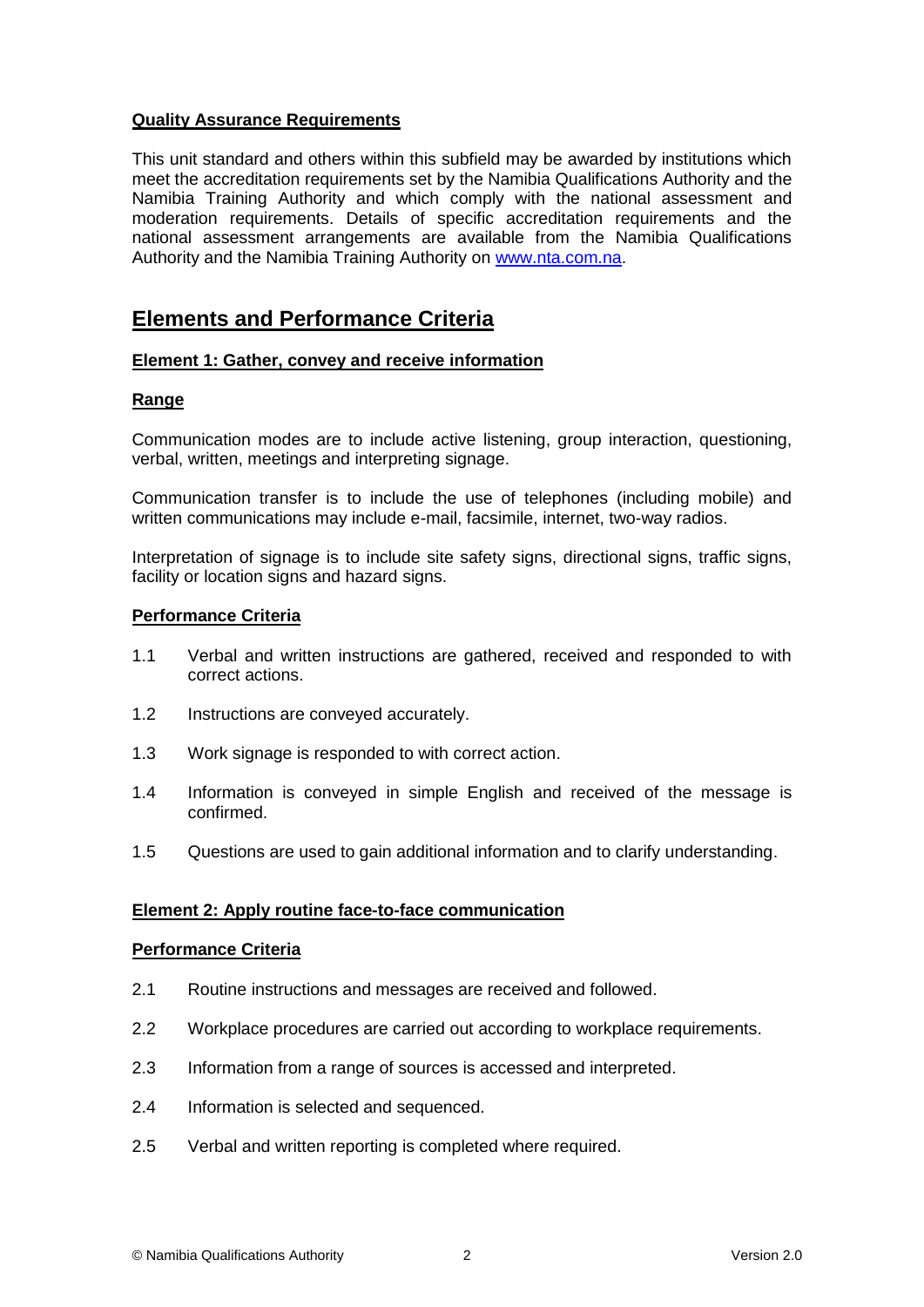## **Element 3: Apply visual communication**

### **Performance Criteria**

- 3.1 Visual communications used follow accepted industry practice and social convention.
- 3.2 The attention of the communicating parties is obtained, confirmed and acknowledged.
- 3.3 The intention of the visual communication is clarified and confirmed at each step.
- 3.4 Visual communications which are unclear or confusing are questioned and rectified.
- 3.5 Instances of unclear visual communications are followed up to avoid repeated problems.

#### **Element 4: Participate in simple on-site meetings**

#### **Performance Criteria**

- 4.1 Correct processes for on-site meetings are identified and followed to predetermined and agreed procedures.
- 4.2 Responses are sought and provided to others in the group. One response is needed for assessment purposes.
- 4.3 Constructive contributions are made.
- 4.4 Goals and outcomes are identified and recorded.

## **Element 5: Complete relevant work related documents**

#### **Range**

Workplace documents include but are not be limited to workplace procedures, regulations, safety requirements, induction procedures, industrial agreements, checklists, instructions, delivery dockets, material safety data sheets, workplace policies, quality requirements, bulletins, maps, notices, accident reports, plans, work schedules and emergency procedures.

Evidence of the use of three different workplace documents and the accurate completion of one job-card is required for assessment purposes.

#### **Performance Criteria**

- 5.1 Range of forms relating to conditions of employment, are completed accurately and legibly.
- 5.2 Range of forms about routine duties, are completed accurately and legibly.
- 5.3 Job cards are completed accurately and legibly.